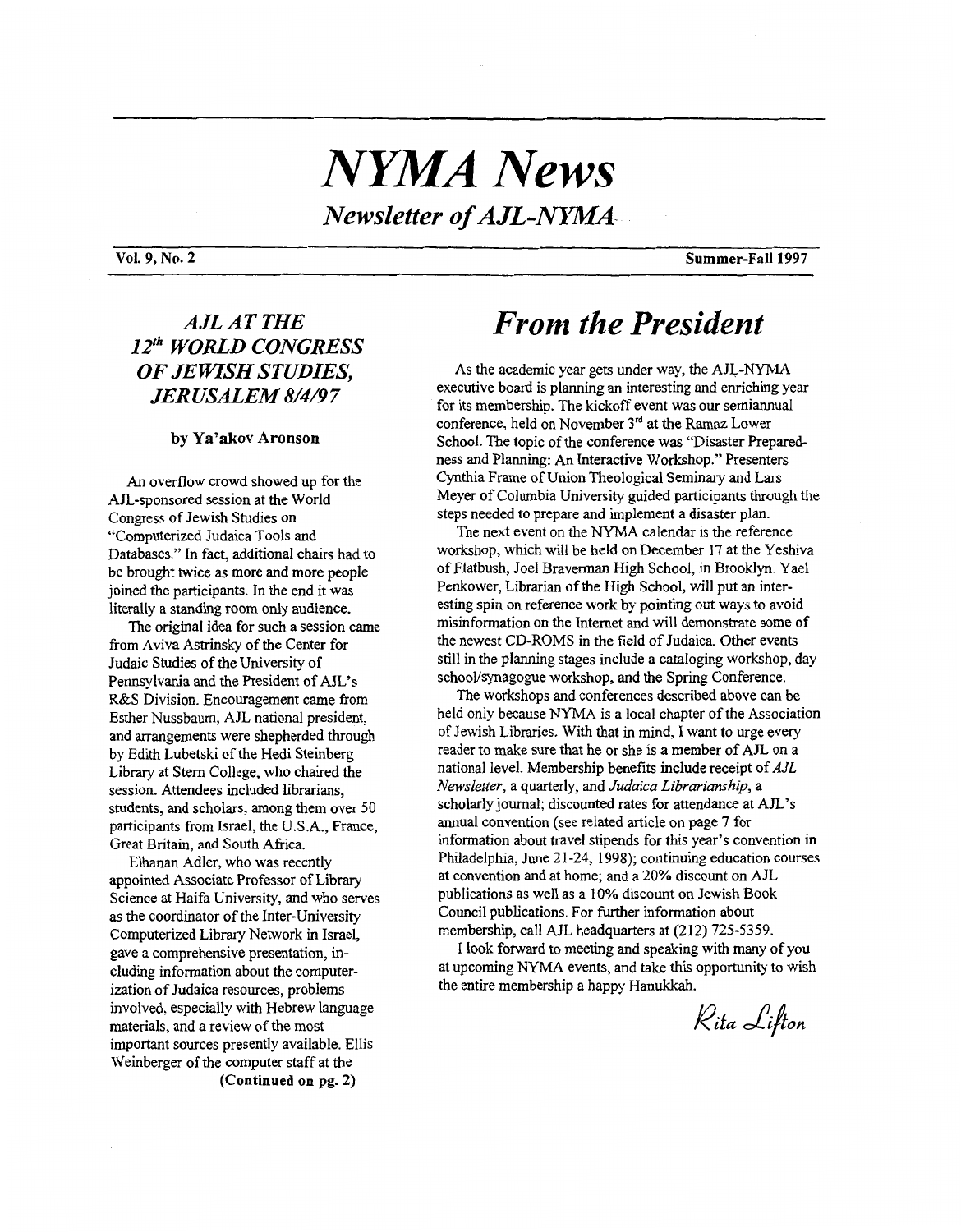### **(World Congress, cont'd from pg. 1)**

Geniza Unit of Cambridge University Library described work being done there to make available on the World Wide Web not only information about the collection but images of selected documents *(www. lib. cam. ac. uk/Tcylor-Schechter).* 

Ya'akov Rosenes, who heads a unit filming classic Judaica works, talked about the work involved in producing microfiche editions of this material. To date, approximately 1200 items have been filmed, providing inexpensive access to previously hard to obtain material.

All the participants came away from the session with enhanced knowledge about the topics discussed. It is hoped that this **AJL**sponsored session will be become the frst of many and a permanent part of the biannual World Congress of Jewish Studies.

### **Book Review**

Antler, **Joyce.** THE **30URNEY HOME: JEWISH WOMEN AND** THE **AMERICAN CENTURY, The Free Press, New York, 1997.**  Hardcover, **ISBN 0-684-83444-8, \$27.50.** 

Antler, Professor of American Studies and Chair of the Department of American Studies at Brandeis University, **has** written a fascinating history of **20m ceutury** Jewish women in the United States by telling the stories of individual women. Her subjects range from Eastern European immigrants such **as** Anzia Yezierska and **YJptown"** women **like** Maud Nathan, to present-day **figures** such **as** Blu Greenberg, Judy Chicago, Wendy Wasserstein, Cynthia Ozick, and Barbra Streisand.

dimensional, **as** is her historical narrative. In depicting individual women's lives within the context of their eras, she shows how each woman faced in her own way the social forces and conflicts of her time. In addition, her **focus** on each woman's family of origin and relationships leaves the reader with a sense of what motivated these women to greatness. This is a valuable book for any library with a collection in the **area**  of American Jewish history. Antler's portraits are sympathetic and three-

*-Elizabeth Stabler* 

## *Past Meets Future At AJL-NYMA Spring Conference*

### **by Batya Kaplan**

AJL's 1997 Spring Conference featured **a** program on the integration of new technologies into the traditional Jewish library setting. As new applications and capabilities are constantly becoming available, it was decided to devote an AJL program to a demonstration of new technologies as they are incorporated and used by the system of one academic AJL program to a demonstration of new technologies as the are incorporated and used by the system of one academic<br>Jewish library — that of JTSA. ALEPH, the computerized online *catalog,* in use at the Library of the Jewish Theological Seminary of America since 1990, has provided quick and easy access to the holdings in the collection for library users on the premises and at remote locations. This catalog would serve here as a model **and** prototype **of** the future Jewish library.

to prepare for the challenges of a new era, AJL-NYMA entitled its Spring Conference *"Gesher* to the 2 **1"** Century." The program was divided into two parts: "Enhancements to the Online Public Access Catalog (OPAC)" and "New Electronic Reference Resources." Acknowledging the advent of the millennium and the need

JTSA Library, introduced ALEPH Client, software that may be downloaded off the JTSA Library web page **and** used to browse the library's OPAC. The format viewed over the Internet is a Graphical User Interface (GUI), a technology that allows us to tie digital images with their respective bibliographical records. As the library is in the process of cataloging **its** various image collections, **prints,** *ketubboi,* postcards, portraits, slides of Judaica artwork, and so forth, the project includes scanning the images so that, once online, our users will be able to browse the digitized form **from** the convenience of their computer terminals. The scanning equipment and technique were showcased as part of the program.. **In** part one, Naomi Steinberger, Executive Librarian of the

The second part of the program was devoted to electronic reference sources outside the online library catalog. Here Batya Kaplan, Reference Librarian at JTSA, introduced three new programs: the multimedia Jerusalem 3000 CD, the Torah CD-ROM Library, which contains classic Judaica texts and commentaries, and the updated version of *The Index to Jewish Periodicals.* 

selected Judaica resources on the World Wide Web. Naomi Steinberger closed the program with a showcase of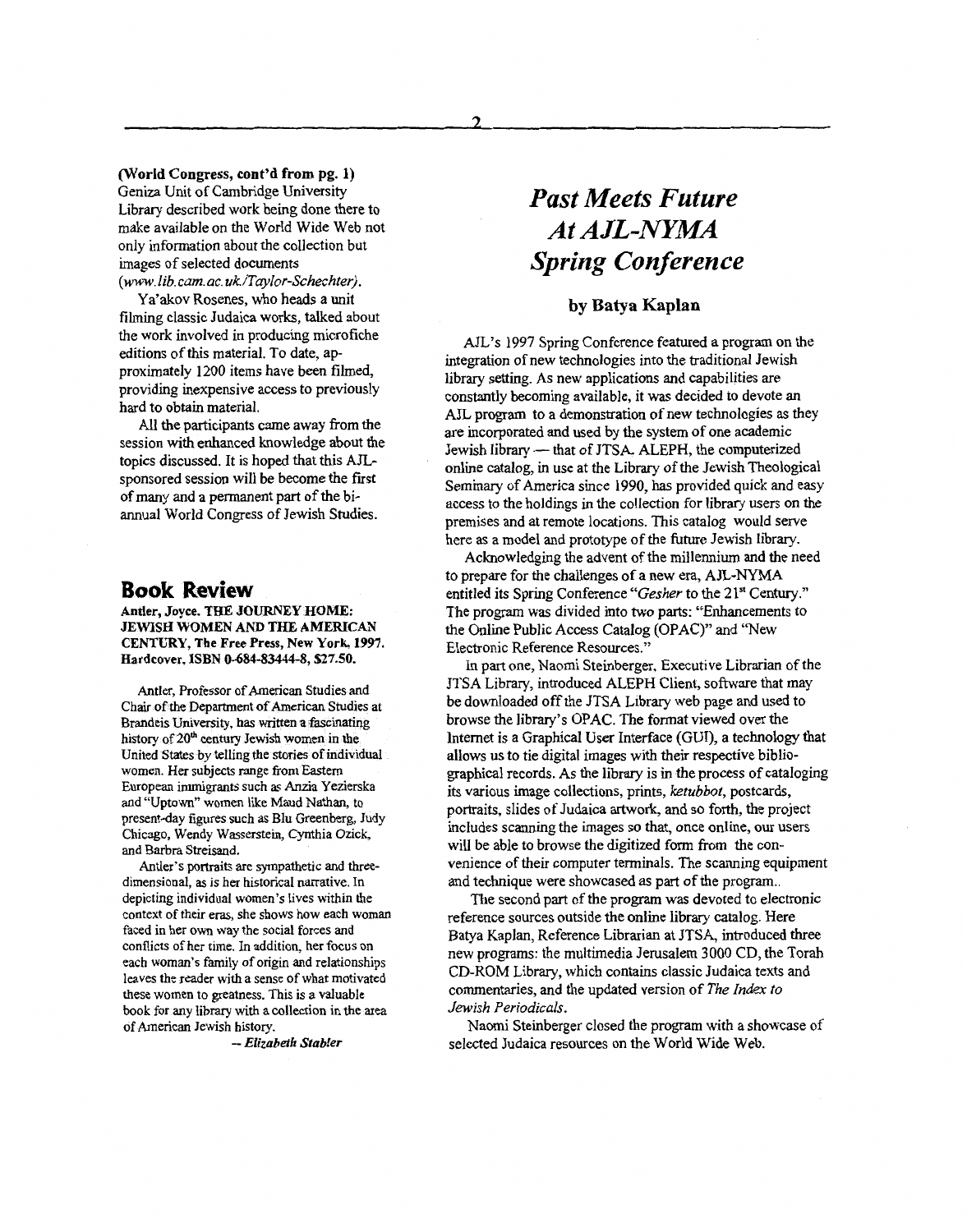### *"Just Show Me What Numbers to Put On"*  **The Story of the Louis Posner Memorial Library of the Holocaust Memorial and Educational Center of Nassau County**

### **by Marcia W. Posner**

*This article is the third in an ongoing series about libraries in the NYUA chapter,* 

#### Background

About **12** years ago, Nassau County executive Thomas Gulotta set up a commission to supervise the annual Yom HaShoah commemoration that took place at the County seat in Mineola. **A** group of those involved decided they wanted to have a center where they could cany on Holocaust education year round. In 1992, after considering several properties, the County commission selected a 43-room manor located on the Welwyn Preserve in Glen Cove in which to establish the Center.

I became involved when a fellow congregant of the Shelter Rock Jewish Center who is a survivor and serves as the Center's education director asked me to help him set up a library. When I hesitated because of my packed schedule he asked me to "just come over and show me what numbers to put on'' the books. I have been there ever since.

#### **The** Library **Spaces**

The room selected for the library is an elegant, prominent **room** which, however, lacks a work space. Lou, my husband of blessed memory, offered to furnish the library and fund a

basic collection. *On* December 14, from 2-5 p.m., one year since his death, the library will be dedicated **as** The Louis Posner Memorial Library. David Savitt, author of *Hunger for the Printed Word: Books and Libraries in the Jewish Ghettos of Europe,*  will **speak.** 

This room holds the basic collection. Other spaces throughout the building house additional parts of the collection. The former dining room, now called The Liberator's room, contains two permanent displays and also serves **as** a viewing room for films and videos. The kitchen serves as a holding area for duplicate books and books awaiting processing.

#### **The Collection**

After deciding that students and teachers are our main audience, with adult groups and individuals researching their personal histories **as** additional targets, we collect memorial books, videos, photographs, letters, maps, realia, journals, periodicals, newspaper articles, and pamphlets, etc., related to the Holocaust period (1933-1945) and beyond. We collect broadly on topics that include the background of anti-Semitism, the psychological, sociological, industrial, artistic, and medical aspects of the subject.

The collection includes Holocaust materials on other targets of Hitler's enmity, such as Gypsies, Quakers, Freemasons, and homosexuals. We are also collecting materials on other peoples who are targets of prejudice **and** tribal or political genocide throughout history, including the present. As new topics are introduced, we expand our selection profile.

The collection grows from donated and review books. It is an emotional experience for some people who donate books about their hometowns in prewar Europe. We catalog in the Dewey Classification System and at present have **3500+**  cataloged titles and 90 videos.

#### Serving the **Community**

At present, we allow students to borrow materials in their teacher's name and the teacher is responsible for the items. Teachers researching special topics or working on grants in Holocaust studies may borrow materials, as do college students and docents. At this time we are researching for a major exhibit, "Pockets of Rescue," and books are flying out. Videos and even

(Continued **on pg..** *6)*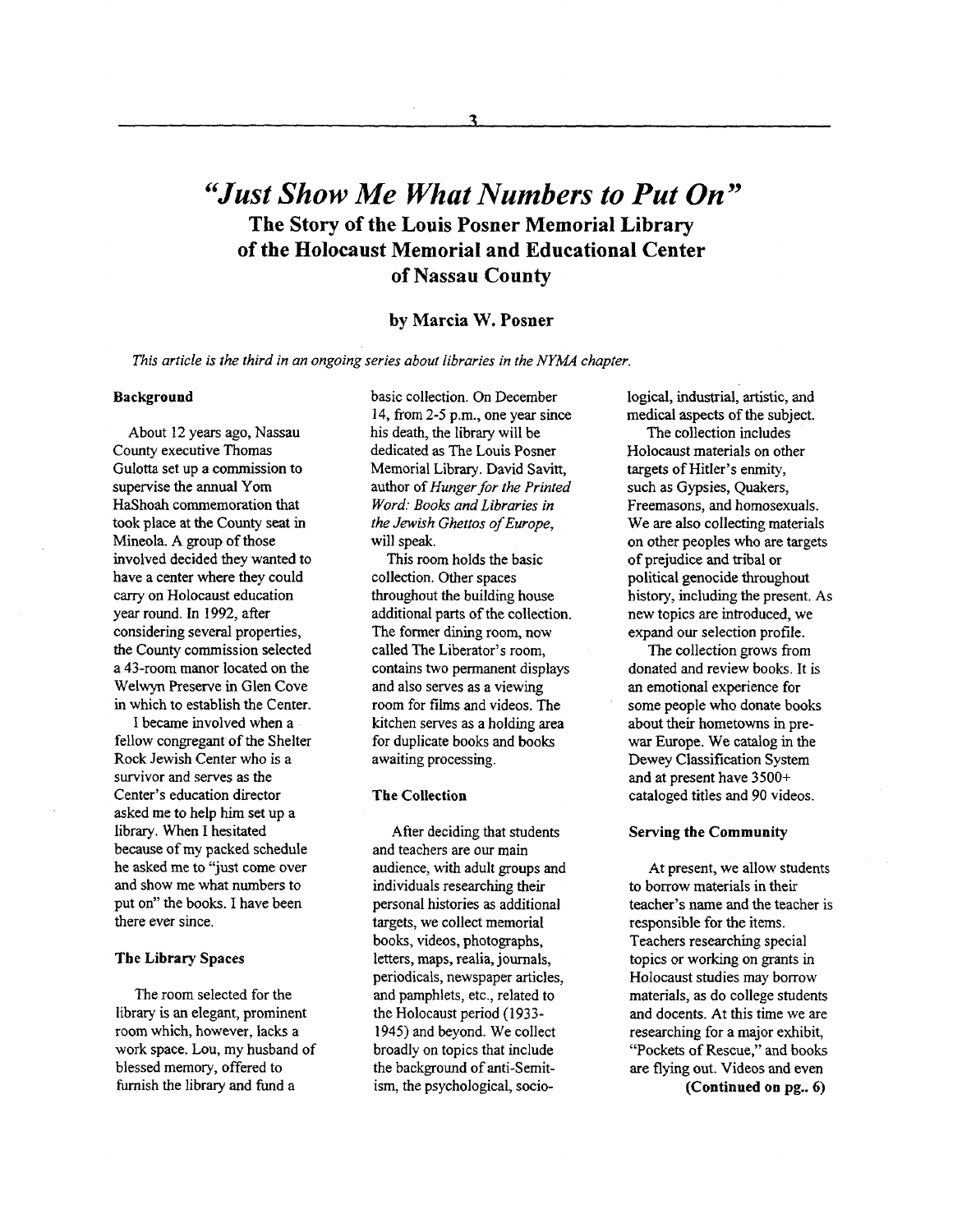# **WEB SITES & WORKSHOPS**

### *Studentsfifid AJL-NYMA 's program totally awesome*

### *by Noreen Wachs*

On Tuesday morning, May **6th,** 1997, the Moriah School in Englewood, NJ, hosted **AJL-NYMA's** annual day school/high school workshop. The program, entitled *Library Skills in the Electronic Age*, attracted a large turnout, evidence of the tremendous interest in the topic. Twenty-four librarians attended from schools in New Jersey and the greater New York area.

uses of technology in the library **and** in the classrooms: Shelly Feit, librarian and Educational Media Specialist at Moriah, gave the following description of their

The library has four research computers for use **with** CD ROM materials **in** both secular and Judaic subject areas. They include atlases, encyclopedias, dictionaries, quotation books, and historical databases. We provide instruction for students in CD ROM search skills **and as** a result, these materials get heavy use for reference **and** research.

Two of the computers have Internet hookups which are available to students and faculty. We also provide training in the use of the Internet for educational purposes. This includes providing lists of relevant and up-to-date weo sites in **a** variety of subject areas.

We **try** to get our students involved in new projects each year. This year we produced a class newspaper in color with the fourth grade. This was a project that was carried out cooperatively by the classroom teacher and the librarian both working with the students. The paper contained fine graphics that were created by the use of scanning, which produced a magnificent product.

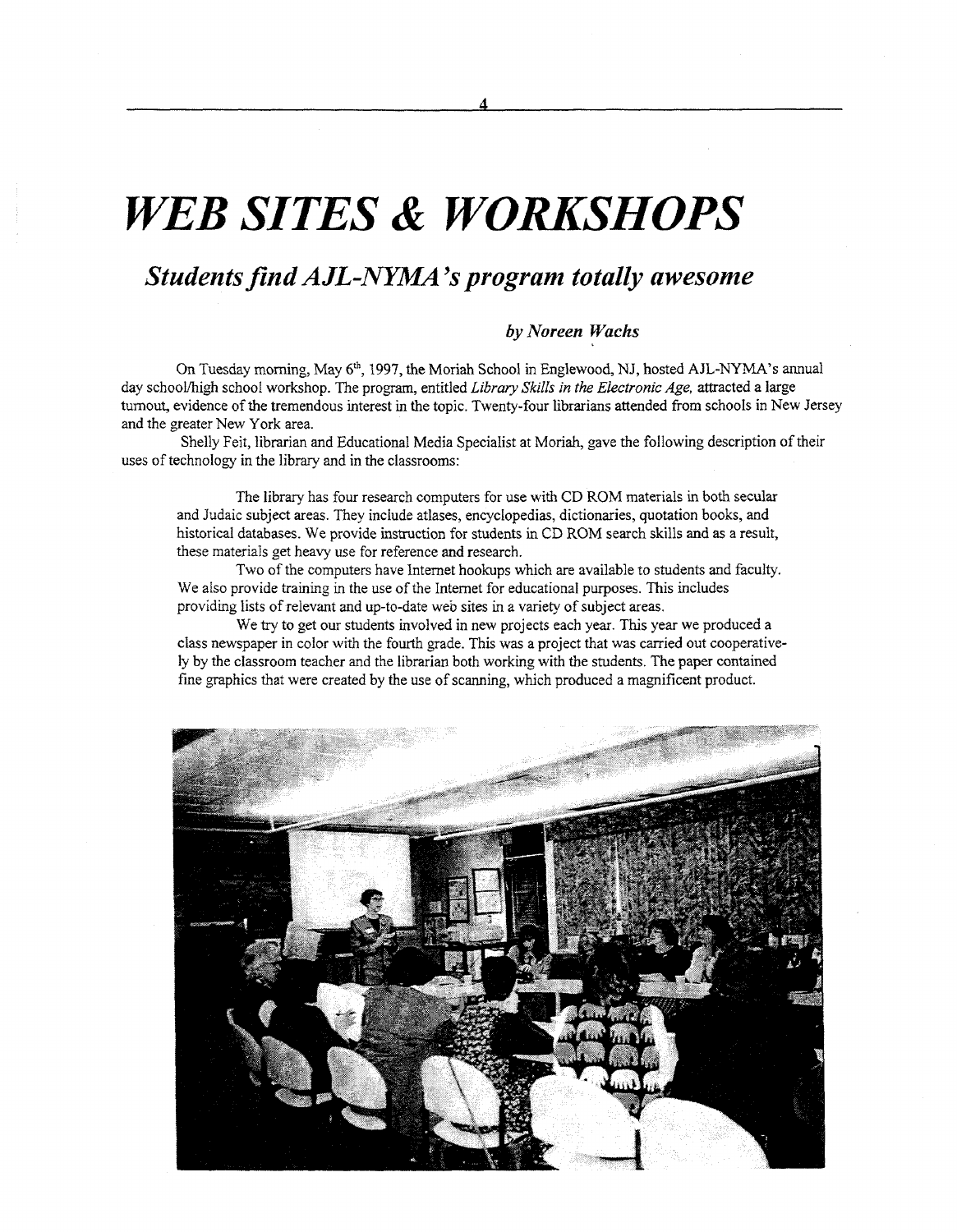

Another newspaper project was created by the sixth grade, who studied ancient history for the entire year. Their newspaper on ancient Greece was a great source of pride to them. Samples of both these papers were on display for the conference participants to see.

Our seventh graders participated in an international reading project which allowed them to communicate via the Internet with students at four different schools in Israel, all of whom were reading the same book at the same time. The book, *The island on Bird Stree?,* by Uri Orlev, was this year's selection. The library also hosted an enrichment group of fifth graders once a week who were taught to produce materials for Moriah's own web site. By June, the web site containing information about school events of particular interest was up and running.

Beverly Geller, librarian at Frisch High School, shared her favorite web sites with the conference attendees. She also provided **an** annotated handout about these sites.

Much discussion ensued among the librarians about how to best utiiize the Internet and how to teach search strategies and skills to students. Many participants agreed that a print or CD-ROM source may be a quicker and more authoritative option for students' research.

about researching Judaica, Israel, and the Holocaust through the use of general studies CD-ROM software such as SIRS, Proquest's Resource One, and Newsbank. They demonstrated various strategies using over-heads that they had prepared, and they distributed purchasing information for these products. Esther Nussbaum and Noreen Wachs of the Ramaz Upper School (grades 7-12) spoke

This well-attended and valuable session proves not only that Jewish schools are ready to make use of the most advanced technology and but that our librarians are among the best-informed persons in our schools, and are ready to share their experiences in order to ease the way for one another. This conference was one of the best we have had and bodes well for the continued advancement and improvement of libraries in our schools.

After the session was completed, **a** number of the participants went to the Dwight-Englewood school, **a**  private school located within walking distance of Moriah. The head librarian, Moshe Kramer, a member of AJL, gave a tour of the school's very well-equipped facility.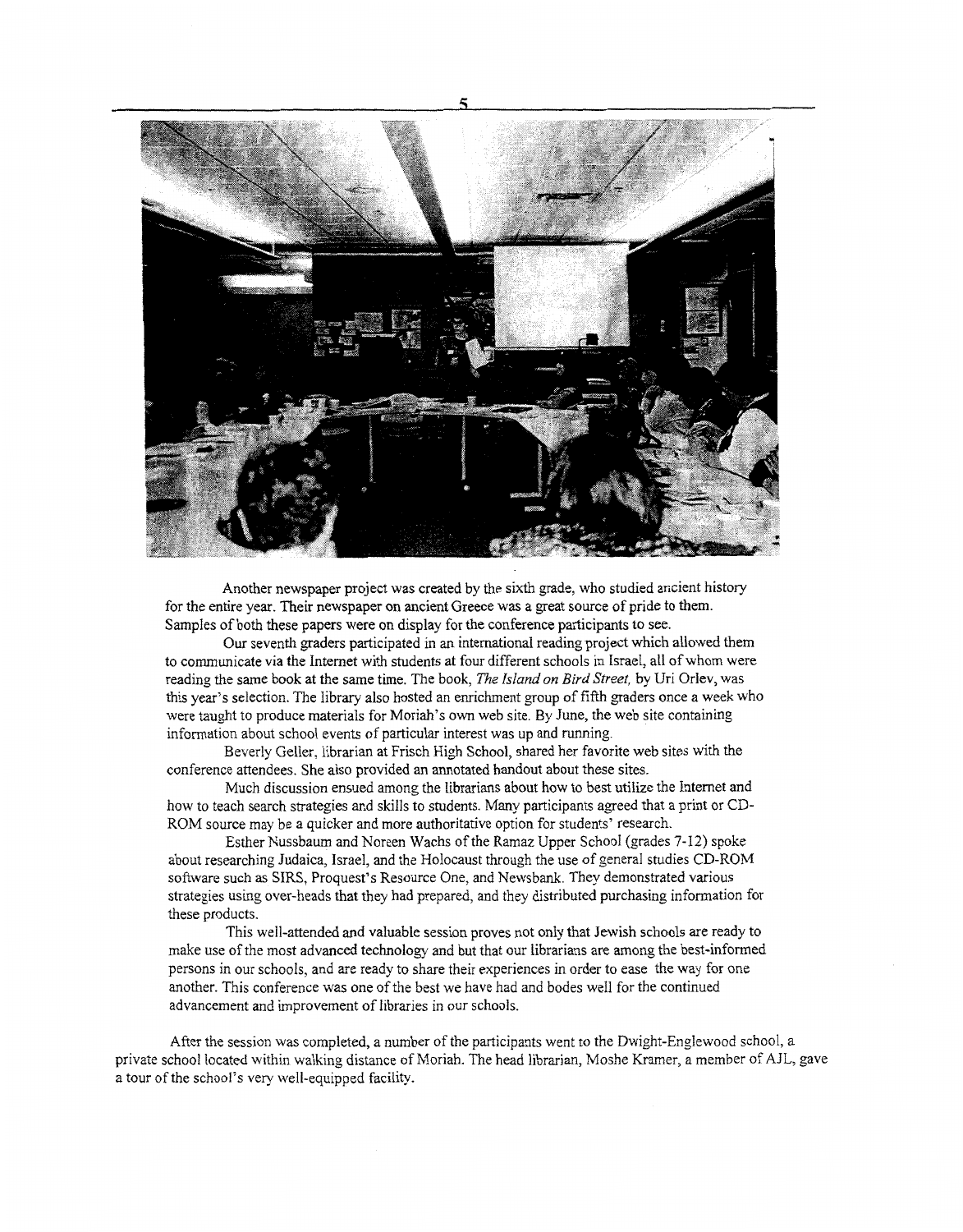### **by Elizabeth F. Stabler**

For centuries Jewish books have suffered bonfires, pogroms, and other calamities. Nowadays, however, the librarian has other things to worry about -- an earthquake, a lighted cigarette or a leaky ceiling. What do you do when your prized Vilna Shas gets rained on, or when your Rambam goes up in smoke?

All these and similar questions were asked Monday morning, November 3<sup>rd</sup>, at the Ramaz Lower School, when an avid crowd appeared for the AJL-NYMA's Fall Conference and its topic, "Disaster Preparedness and Planning: *An* Interactive Workshop." The presenters were Cynthia Frame, Preservation Librarian and Archivist, Union Theological Seminary, and Lars Meyer, Head of the Preservation and Reformatting Department, Columbia University. The conference was hosted by Eileen Shmidman of the Ramaz Lower School, which provided a lovely breakfast.

Because the topic of disasters in libraries is too broad for a morning conference, Frame and Meyer focused instead on what librarians in all kinds of libraries can do to be prepared for emergencies. Stressing the importance of the planning process, they handed out copies of "Worksheet for Outlining a Disaster Plan," also available ffom the Northeast Document Conversation Center's web site, http://www.nedcc.org. As they took the audience through the steps of the process, they invited participants to share their experiences.

It became apparent that each institution is unique physically and administratively; a junior high school library, for example, might be more contained (i.e. in a large room) than a university research library, which might occupy an entire building. Therefore, the first step in planning is the awareness of how the library fits in the institution as a whole. Recommended **as** a good source of information was another web site, "Conservation Online, *http://palirnpsest.standford.edu,* " which contains **<sup>14</sup>** complete plans. "Resources on Disaster Preparedness," a bibliography, is also available online at *http:palimpsest,stanford. edw'solineUdisasbib. htm.* In addition, Frame recommended a few vendors and companies, such **as** Global Equipment on Long Island, for large fans, Conney Safety for environmental supplies, and Munters Moisture Control to handle moisture or floods.

Frame and Meyer ended the conference by taking questions. Of particular interest was the problem of mold, whose often overlook danger Frame stressed, particularly questions. Of particular interest was the problem of mole<br>whose often overlook danger Frame stressed, particularly<br>the need for adequate protection --- filter masks, special<br>filtered you've along a share and appear. filtered vacuum cleaners, gloves, and aprons -- when cleaning mold ffom the stacks. Participants at the AJL-NYh4A's Fall Conference were treated to a timely and thoroughly informative educational experience.

### **(Numbers, Cont'd from Page 3)**

vertical file materials circulate.

working on establishing more stringent policies to ensure the preservation of our unique collection. We are a tour destination for many middle and secondary At present, control of the materials is loose. We are

school groups each year since we opened our doors to groups in January of **1995.** This year, from September through December, we have 150 groups scheduled for visits, comprising approximately 2200 students.

In addition, this year I will begin a program for children in grades 3-5. They will tour the Children's exhibit and be introduced to biographical fiction, realistic fiction, memoirs and picture storybooks about the Holocaust.

**We** prepare graded book talks which are summarized and arranged thematically so that a teacher can select and arrange in advance for parental approval to students' purchasing these books when they come for their Center visit. We also provide in-service courses for teacher.

Sundays. Everyone at the Center library enjoys their work -the vertical files, catalogers, reference folks, technical service people, bibliographers, and acquisitions personnel. We feel we are doing something worthwhile for our people, for the world, and for ourselves. The Center is open from 9-4 Monday-Friday and 1 1-4 on

### *JEWISH BOOK MONTH*  **by Rita Lifton**

Jewish Book Month will be observed from November 24<sup>th</sup> to December 24<sup>th</sup>, 1997. In its 52<sup>nd</sup> year, this month long celebration is a national event<br>sponsored by the Jewish Book Council. The Jewish Book Month kit, which can be ordered from the Council, includes a poster by the internationally known Israeli artist, Yaacov Agam, **an** annotated list of the 1996 National Jewish Book Award winners, various bibliographies, and bookmarks for children and adults.

The National Jewish Book Awards are always presented in conjunction with Jewish Book Month. This year's ceremony, which took place on December 2, was hosted by Joseph Telushkin and honored Cynthia Ozick for her contributions to Jewish literature. Among the winners -- in the category of fiction, the award went to Saul Bellow for *The Actual*; for non-fiction, Ruth Gay for *Unfinished People: Eastern European Jews Encounter America;* and, in the category of books for children, the winners were Barbara Rogasky, author, and **Trina** Schart Hyman, illustrator, for *The Golem.* 

the National Jewish **Book** Awards, or to order a kit, call the Jewish Book Council at (212) 5324949, or e-mail: CarolynHessel@jewishbooks.org. For further information about Jewish Book Month,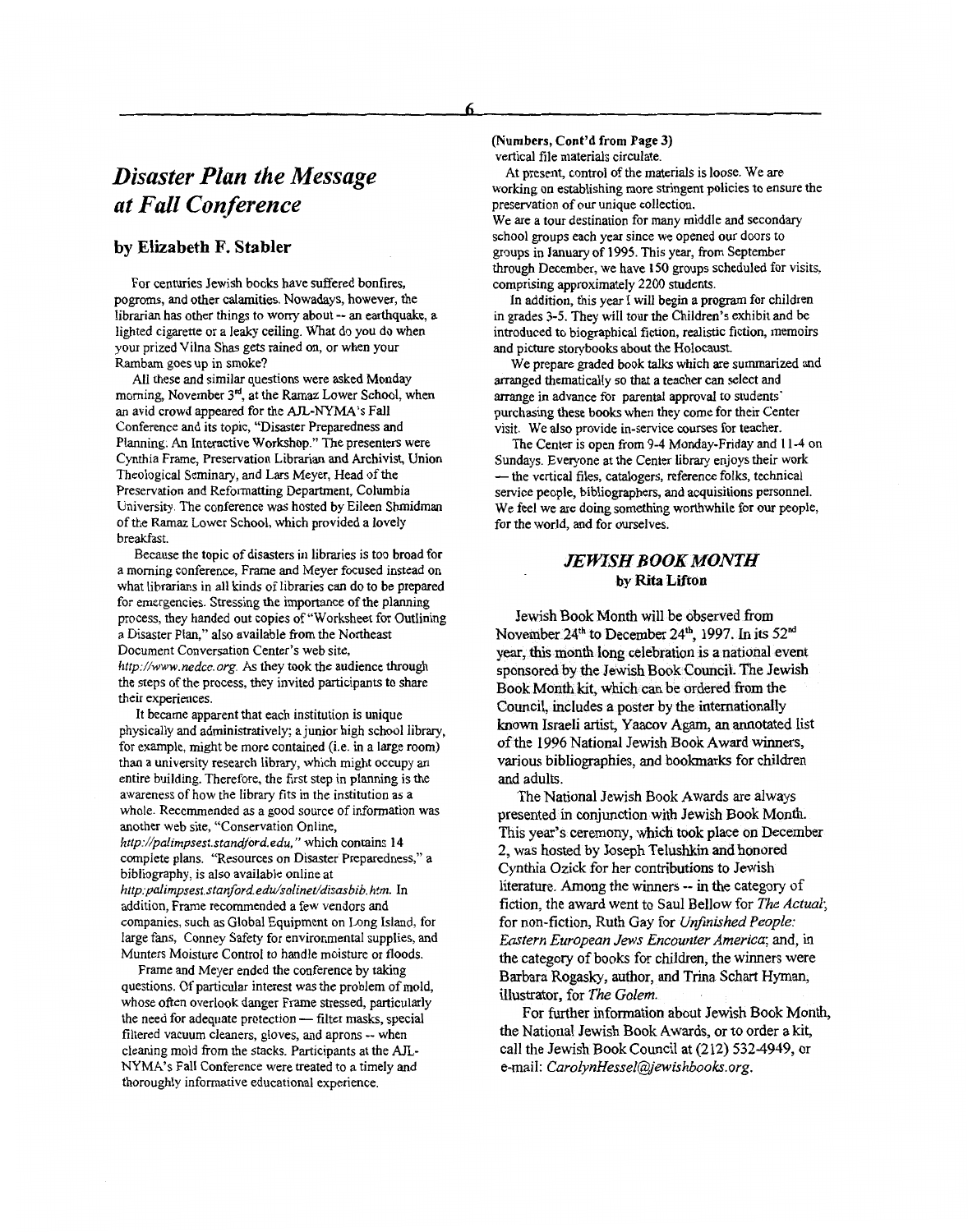### *Travel Subsidies AvaiIabIe for the 1998 AJL Convention*

Two kinds of travel subsidies are available for those who wish to attend the Philadelphia National Convention, June 21-24, 1998:

1. help defraying expenses, we *can* help you. Please submit your application postmarked **no later than February 1,1998, to** Sally Brown, 35 1 South Merkle Road, Columbia, OH 43209. If you are a **new member** of AJL and need

**Application:** Write a letter of 500 words or fewer telling us why you would like to attend the 1998 convention. State how long you have been employed in a Judaica library, what part of the cost your institution will pay, your educational background, whether or not there is an AJL chapter in your area, and whether or not you participate.

2. For **long-standing members** active **in** AJL and newer members who would like to participate more fully, current paid-up members should send letters to Peggy K. Pearlstein, 14 Shagbark Court, Rockville, MD 20852. Letters of application should include the following information:

- Name, address, telephone number, e-mail address, and the name and address of your library.
- Length of AJL membership and number of conventions previously attended.
- The amount and source of support you will receive from local **funds.**
- If you are currently active (local or national officer, committee member, convention program presenters or moderator), describe your participation and its benefits to AJL. If you have not yet become active, describe your plans for future participation. Examples might include work on education, membership, publicity, **or** book award committees; writing articles, book reviews, or soliciting ads for the *AJL Newsletter* or *Judaica Librariamhip.*

**The deadline for applications is March 1.** You will be notified of the committee's decision by March 3 1. Members in the Philadelphia area and frst-year members are not eligible (see above for new members). For more information, please contact Peggy Pearlstein, ppea@loc.gov or fax 202-252-3180 (library) or 301-984-9695 (home).

*Association of Jewish Libraries New York Metropolitan Area* 

#### **Executive Board 1997-98**

**President**  Rita Lifton

**Vice-president**  Naomi Steinberger

**Corresponding Secretary**  Shaindy Kurzmann

**Recording Secretary**  Elizabeth Stabler

> **Treasurer**  Sylvia Avner

### **Membership Outreach Coordinator**  Shulamith Berger

**Programming**  Marion Stein

**Publicity Coordinator**  Rita Lifton

**Workshop Coordinators:**  *Cataloging:*  Elisheva Schwartz Rachel Simon *Day SchooVHigh School:*  Elana Gensler Noreen Wachs *Reference:*  Yael Penkower *Preservation:*  Stanley Bergman

> **Past Presidents**  Tzvia Atik Edith Lubetski Esther Nussbaum Marion Stein Shulamith Berger

**Newsletter Editors**  Marion Stein Hallie Cantor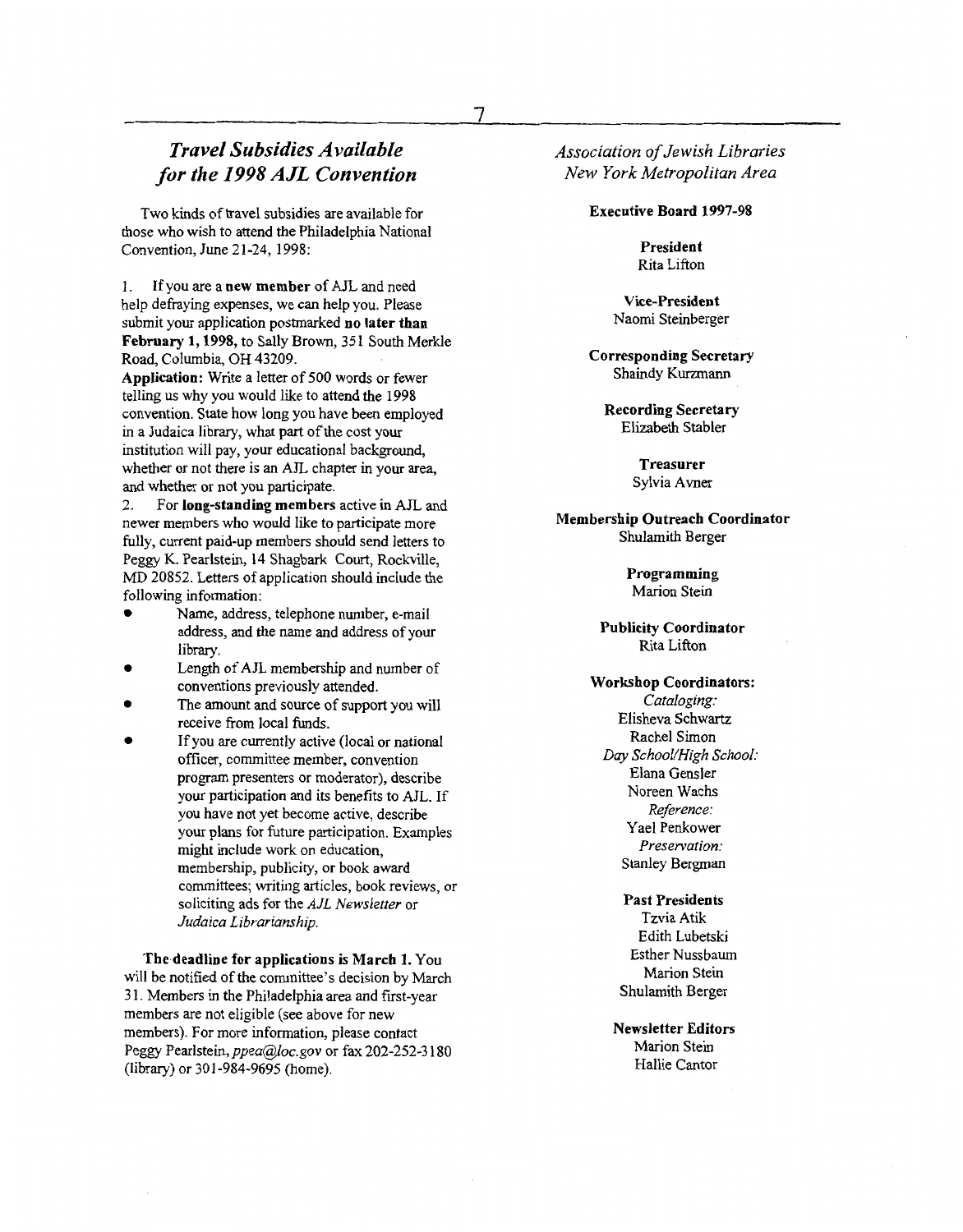### **Upcoming Events**

**Reference Workshop:** Wednesday, December 17,3-5 p.m.., Yeshivah of Flatbush, Joel Braverman High School, 1609 Avenue J., Brooklyn, *NY.* 

*Program:* 

**1. Internet** — Getting correct information while avoiding misinformation.

**2. New Reference Tools** *-Encyclopedia Judaica* and the *Talmudic Encyclopedia* on CD-ROM.

**Cataloging workshop:** February 1998. Details will be announced as soon **as** they are available.

**33rd Annual Convention of the Association of Jewish Libraries:** June **21-24,** 1998, Doubletree Hotel, Philadelphia, **PA.** 

### **COMMUNITY EVENTS**

**"Past Perfect: The Jewish Experience in Early 20\* Century Postcards:"** October 20- December **30,** at the Jewish Theological Seminary, 3080 Broadway (at **122nd** St.), New **York,** *NY.* 

### **CONDOLENCES**

**AJL-NYMA** offers condolences to the family of Leonard Mathless, who passed away on August 20, 1997. Leonard was a cataloger at Yale University's Sterling Memorial Library. **May**  his family be comforted among the mourners of Zion.

Condolences are also offered to Annette Botnick on the loss of her mother, Mrs. Thelma Muffs. May her family be comforted among the mourners of Zion.

> **Comments? Ideas? Suggestions? Or professional news about yourself? Please write to:**

### **THE AJL-NYMA NEWSLETTER COMMITTEE c/o Marion Stein 28 Douglass Street, Brooklyn, NY 11231**

*8*